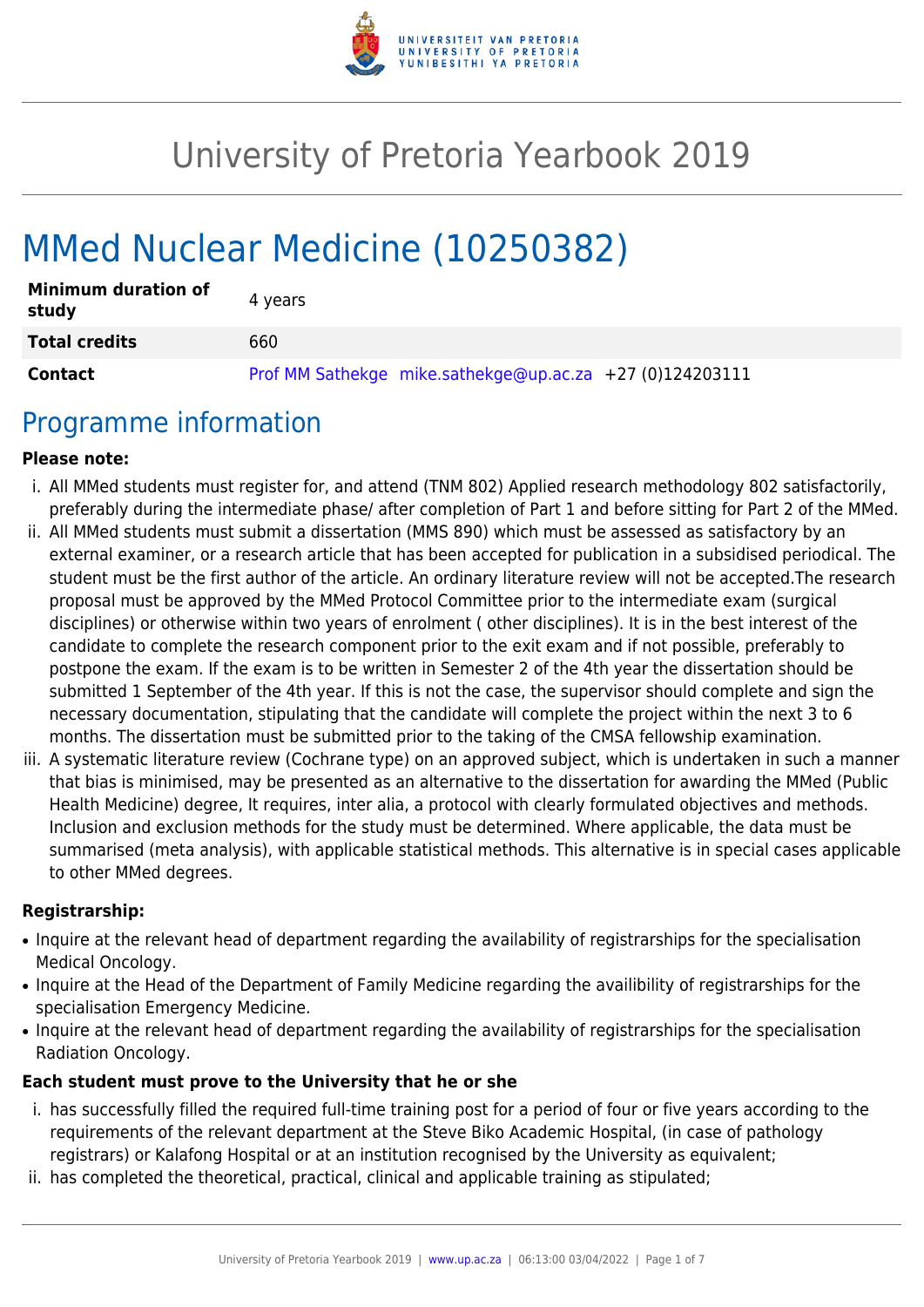

iii. has passed the prescribed written, oral, practical and/or clinical university examinations, and iv. has successfully completed the research component of the degree.

# Admission requirements

A prospective student for the MMed degree programme must be in possession of the MBChB degree of this University or a qualification deemed by the University to be equivalent to the MBChB degree for at least two years. In addition such a student must be registered as a physician with the Health Professions Council of South Africa for at least one year.

International students must have qualifications verified by SAQA. Contact department before applying for government positions. Contact department before application.

# Other programme-specific information

If a student specialises in Nuclear Medicine after having obtained the MMed in Radiological Diagnostics, Radiation Oncology or Internal Medicine, the duration will be three years.

**"Major subject"** refers to the recognised field of study in Medicine in which the student specialises. The study of the major subject extends over four or five years, as prescribed by the relevant department.

# Examinations and pass requirements

- i. The sequence of the examinations in the prerequisite subjects will be determined by the head of the department under which the major subject falls.
- ii. The nature, duration and time of the examinations in the prerequisite subjects are determined in cooperation with the heads of the departments under which the prerequisite subjects fall – with the proviso that, except in cases where stipulated otherwise, the examinations in the prerequisite subjects may be held at any time prior to or concurrently with the major subject. The examinations in the major subjects are held as follows:
- iii. In the case of four-year programmes: not before the end of the third year.
- iv. In the case of five-year programmes: not before the end of the fourth year.
- v. A minimum final mark of 50% is required by all departments to pass in a subject and in the clinical section of the examination, a subminimum of 50%. General Regulations apply.
- vi. A student is not admitted to the examination in a prerequisite subject (second examinations excluded) more than twice, nor is he or she admitted to the examination in the major subject more than twice.

**Note:** Certificates of satisfactory preparation and progress are required in respect of the fourth year of four-year programmes in which an examination is held at the end of the third year.

#### **Second examinations**

Second examinations for MMed students will only be held after at least six months have elapsed since the conclusion of the examination in which the student had failed.

#### **Rules governing the writing of the examinations of the College of Medicine of South Africa [CMSA]**

i. Only candidates who have met all requirements for the MMed degree except for the major subject (final examination), i.e. passed all prerequisite subjects (the latter to be interchangeable; can be passed either at the University or as primary and intermediary examinations at the College of Medicine of South Africa [CMSA], completed all practical, clinical and applicable training of four or five years as prescribed by the relevant academic department (continuous evaluation of the candidate, in an approved registrar post, by the head of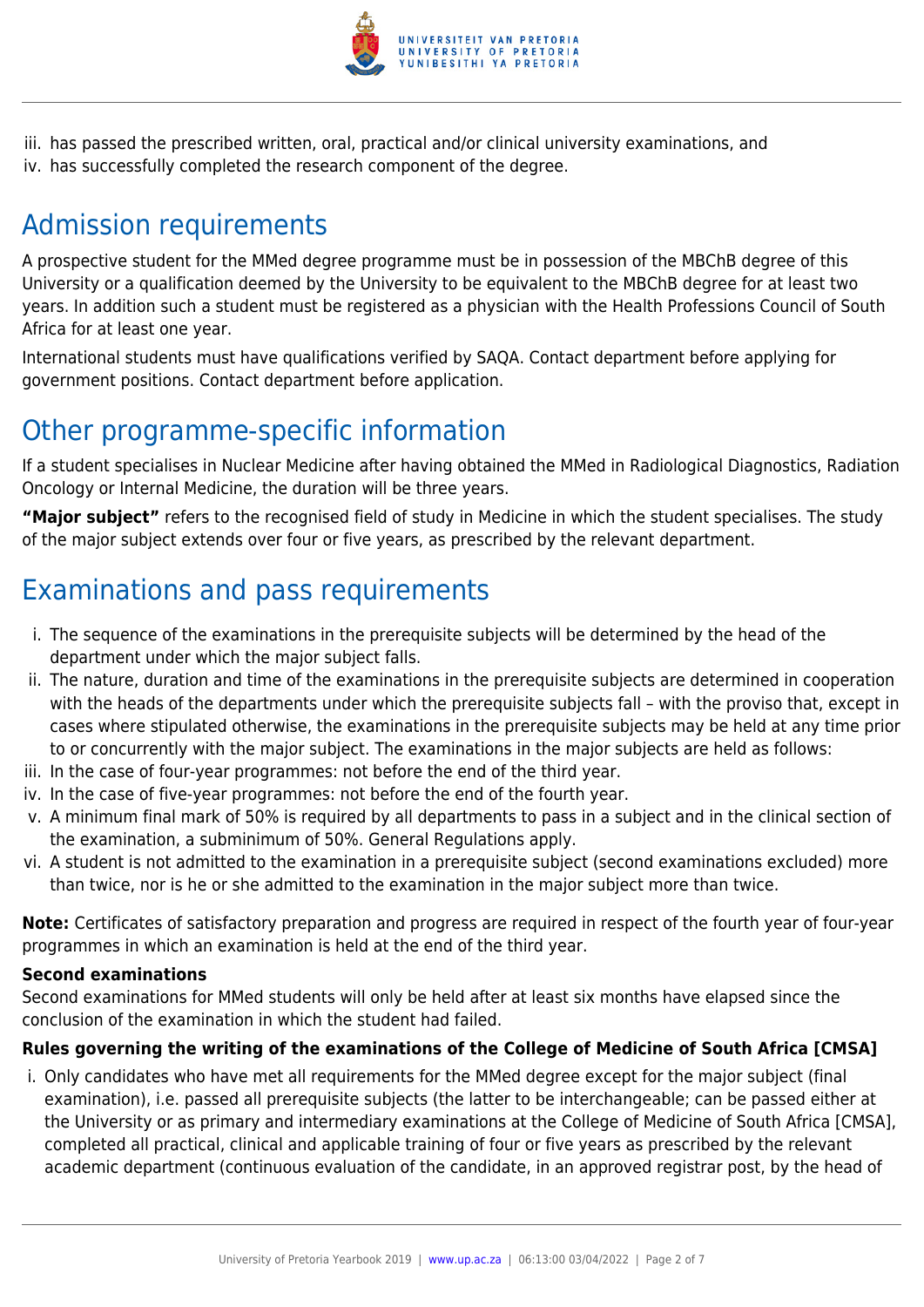

department of the candidate); and completed the required research component for the degree in accordance with the Faculty Yearbook regulations, i.e. Applied research methodology 800 (TNM 800) and the dissertation (MMS 800) or an article (not an ordinary literature review) that has been accepted for publication in a subsidised periodical, will be allowed to write the college examination (exit examination), after which they will obtain both the CMSA fellowship and the MMed as specialist qualifications.

ii. The rules have been effective as from 1 January 2011. As a transitional measure, cases will be considered on an individual basis where necessary.

# Exemption

#### **Exemption**

- i. The Faculty Board may grant partial exemption from the training and work mentioned under par. (b) and (c)(i) and (ii) above on the grounds of comparable training and experience completed in another post or at another recognised institution – with the proviso that exemption from a maximum period of 18 months may be granted with regard to four-year and five-year programmes.
- ii. Exemption from a maximum of three years may be granted by the Department of Medical Oncology for the MMed in Medical Oncology [MMed(MedOnc)] on the grounds of the MMed(Int) or MMed(Paed) degree of this University, or experience recognised by the University as equivalent.
- iii. Specific prerequisite subjects must be passed within 24 months after commencement of the programme.

## Pass with distinction

The degree is conferred at the end of the prescribed training period (i.e. three, four or five years, respectively). The degree is conferred with distinction on a student who has obtained a final mark of at least 75% in his or her major subject.

# General information

#### **Registrars**

Departments expect registrars to participate increasingly in the examining and treatment of patients in the hospital, both in-patients and out-patients, as well as performing and interpreting tests in the laboratory (where applicable); initially under supervision and later increasingly at their own responsibility. Lectures/symposia with closely related departments are organised, as well as discussions of literature, etc.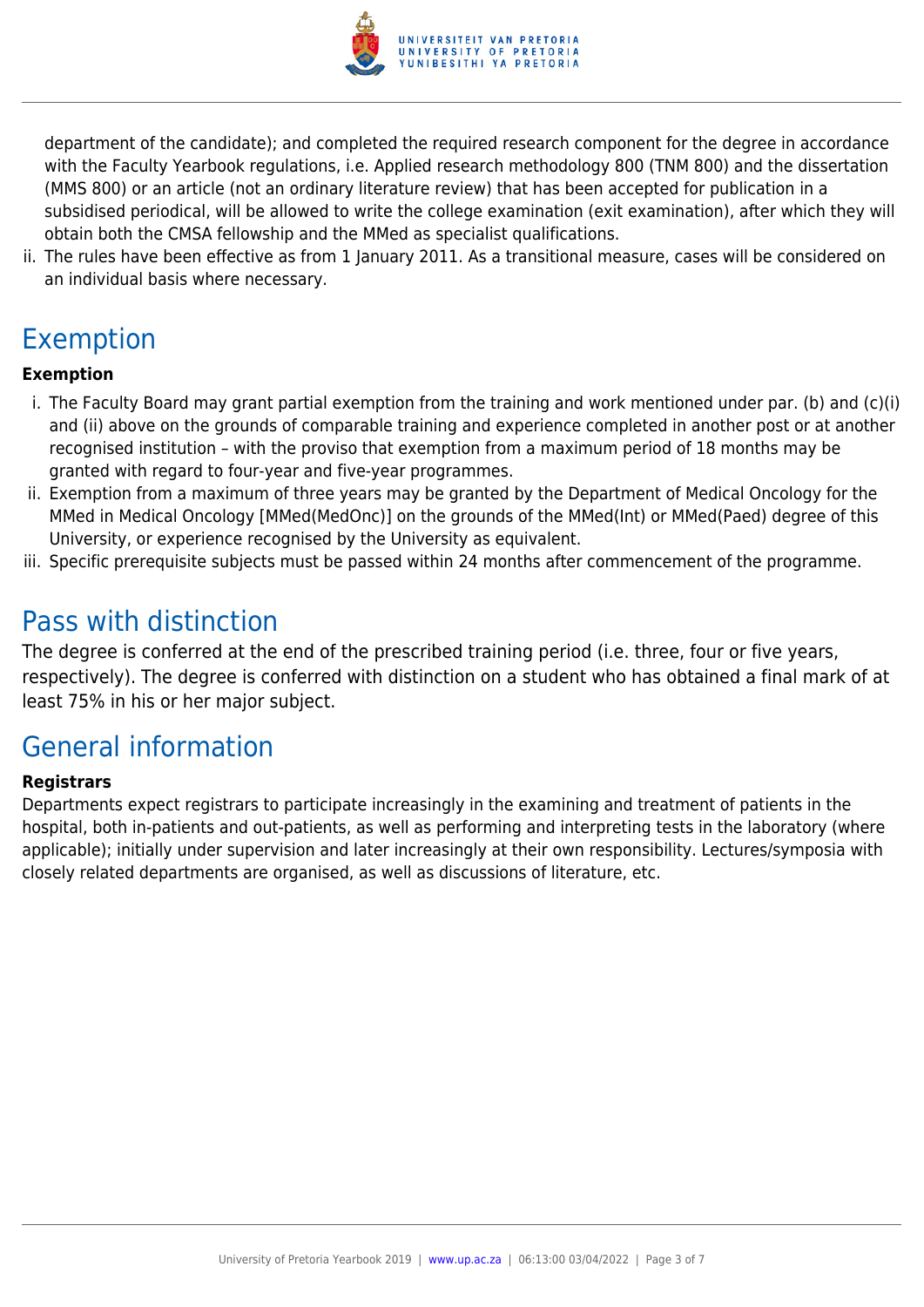

## Curriculum: Year 1

#### **Minimum credits: 660**

#### **Core modules**

[Anatomy 809](https://www.up.ac.za/yearbooks/2019/modules/view/ANA 809) (ANA 809) - Credits: 36.00 [Physiology 801](https://www.up.ac.za/yearbooks/2019/modules/view/FSG 801) (FSG 801) - Credits: 36.00 [Nuclear medicine 801](https://www.up.ac.za/yearbooks/2019/modules/view/KDE 801) (KDE 801) - Credits: 300.00 [Nuclear physics 802](https://www.up.ac.za/yearbooks/2019/modules/view/KDE 802) (KDE 802) - Credits: 36.00 [Dissertation 890](https://www.up.ac.za/yearbooks/2019/modules/view/MMS 890) (MMS 890) - Credits: 180.00 [Pathology 801](https://www.up.ac.za/yearbooks/2019/modules/view/PAG 801) (PAG 801) - Credits: 36.00 [Radiobiology, chemistry and pharmacology 800](https://www.up.ac.za/yearbooks/2019/modules/view/RCF 800) (RCF 800) - Credits: 36.00 [Applied research methodology 802](https://www.up.ac.za/yearbooks/2019/modules/view/TNM 802) (TNM 802) - Credits: 0.00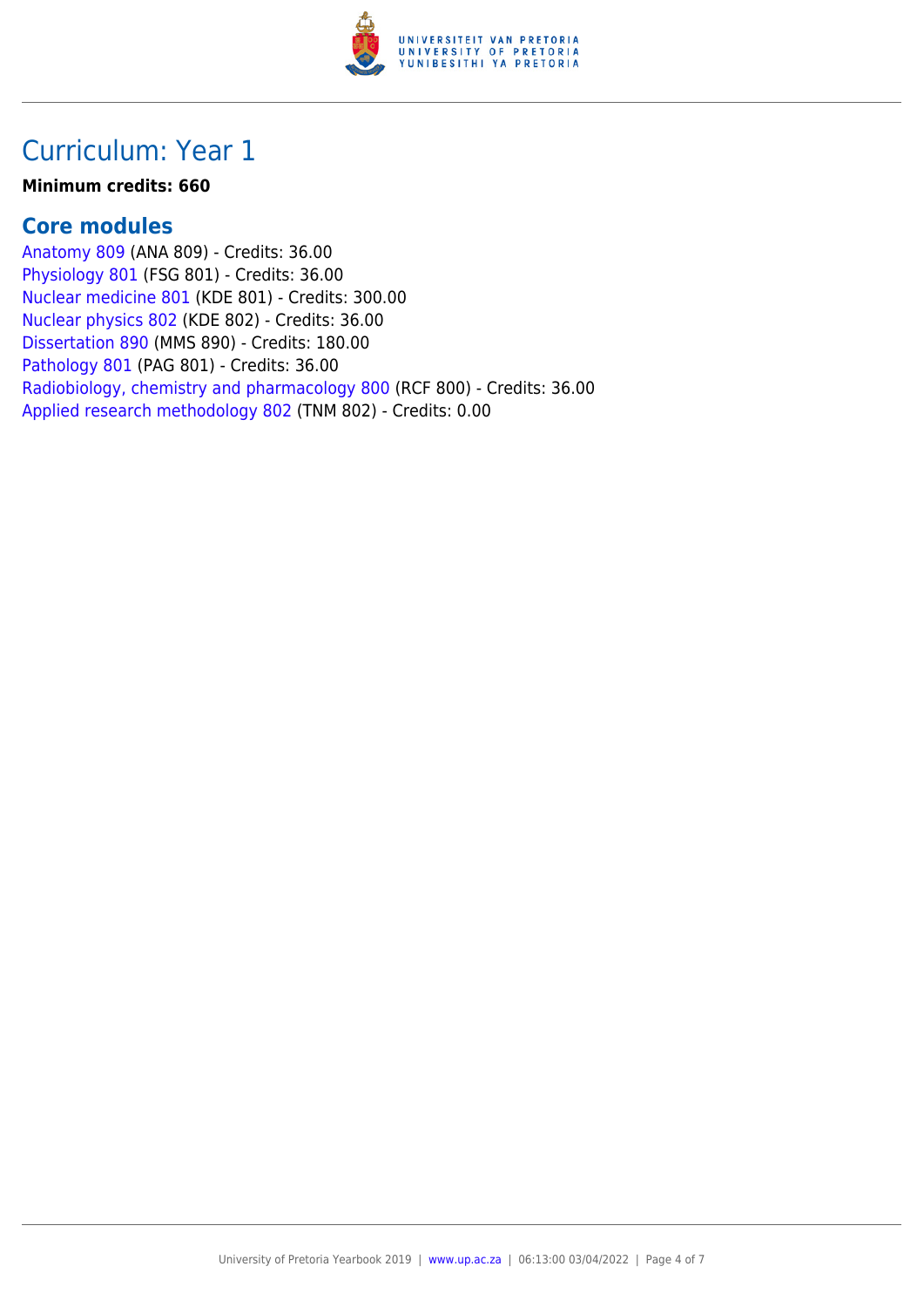

## Curriculum: Year 2

#### **Minimum credits: 660**

#### **Core modules**

[Anatomy 809](https://www.up.ac.za/yearbooks/2019/modules/view/ANA 809) (ANA 809) - Credits: 36.00 [Physiology 801](https://www.up.ac.za/yearbooks/2019/modules/view/FSG 801) (FSG 801) - Credits: 36.00 [Nuclear medicine 801](https://www.up.ac.za/yearbooks/2019/modules/view/KDE 801) (KDE 801) - Credits: 300.00 [Nuclear physics 802](https://www.up.ac.za/yearbooks/2019/modules/view/KDE 802) (KDE 802) - Credits: 36.00 [Dissertation 890](https://www.up.ac.za/yearbooks/2019/modules/view/MMS 890) (MMS 890) - Credits: 180.00 [Pathology 801](https://www.up.ac.za/yearbooks/2019/modules/view/PAG 801) (PAG 801) - Credits: 36.00 [Radiobiology, chemistry and pharmacology 800](https://www.up.ac.za/yearbooks/2019/modules/view/RCF 800) (RCF 800) - Credits: 36.00 [Applied research methodology 802](https://www.up.ac.za/yearbooks/2019/modules/view/TNM 802) (TNM 802) - Credits: 0.00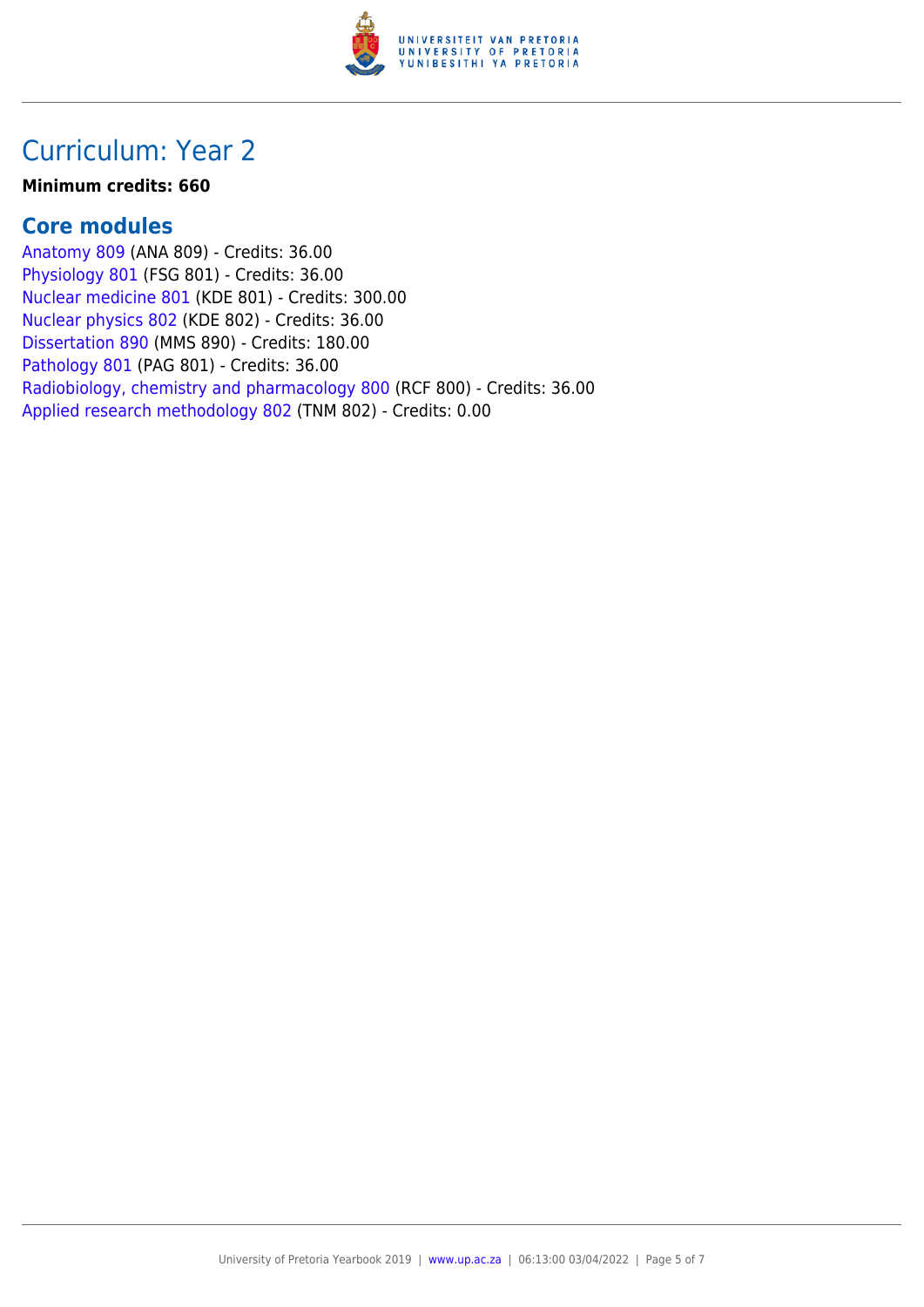

## Curriculum: Year 3

#### **Minimum credits: 660**

#### **Core modules**

[Anatomy 809](https://www.up.ac.za/yearbooks/2019/modules/view/ANA 809) (ANA 809) - Credits: 36.00 [Physiology 801](https://www.up.ac.za/yearbooks/2019/modules/view/FSG 801) (FSG 801) - Credits: 36.00 [Nuclear medicine 801](https://www.up.ac.za/yearbooks/2019/modules/view/KDE 801) (KDE 801) - Credits: 300.00 [Nuclear physics 802](https://www.up.ac.za/yearbooks/2019/modules/view/KDE 802) (KDE 802) - Credits: 36.00 [Dissertation 890](https://www.up.ac.za/yearbooks/2019/modules/view/MMS 890) (MMS 890) - Credits: 180.00 [Pathology 801](https://www.up.ac.za/yearbooks/2019/modules/view/PAG 801) (PAG 801) - Credits: 36.00 [Radiobiology, chemistry and pharmacology 800](https://www.up.ac.za/yearbooks/2019/modules/view/RCF 800) (RCF 800) - Credits: 36.00 [Applied research methodology 802](https://www.up.ac.za/yearbooks/2019/modules/view/TNM 802) (TNM 802) - Credits: 0.00